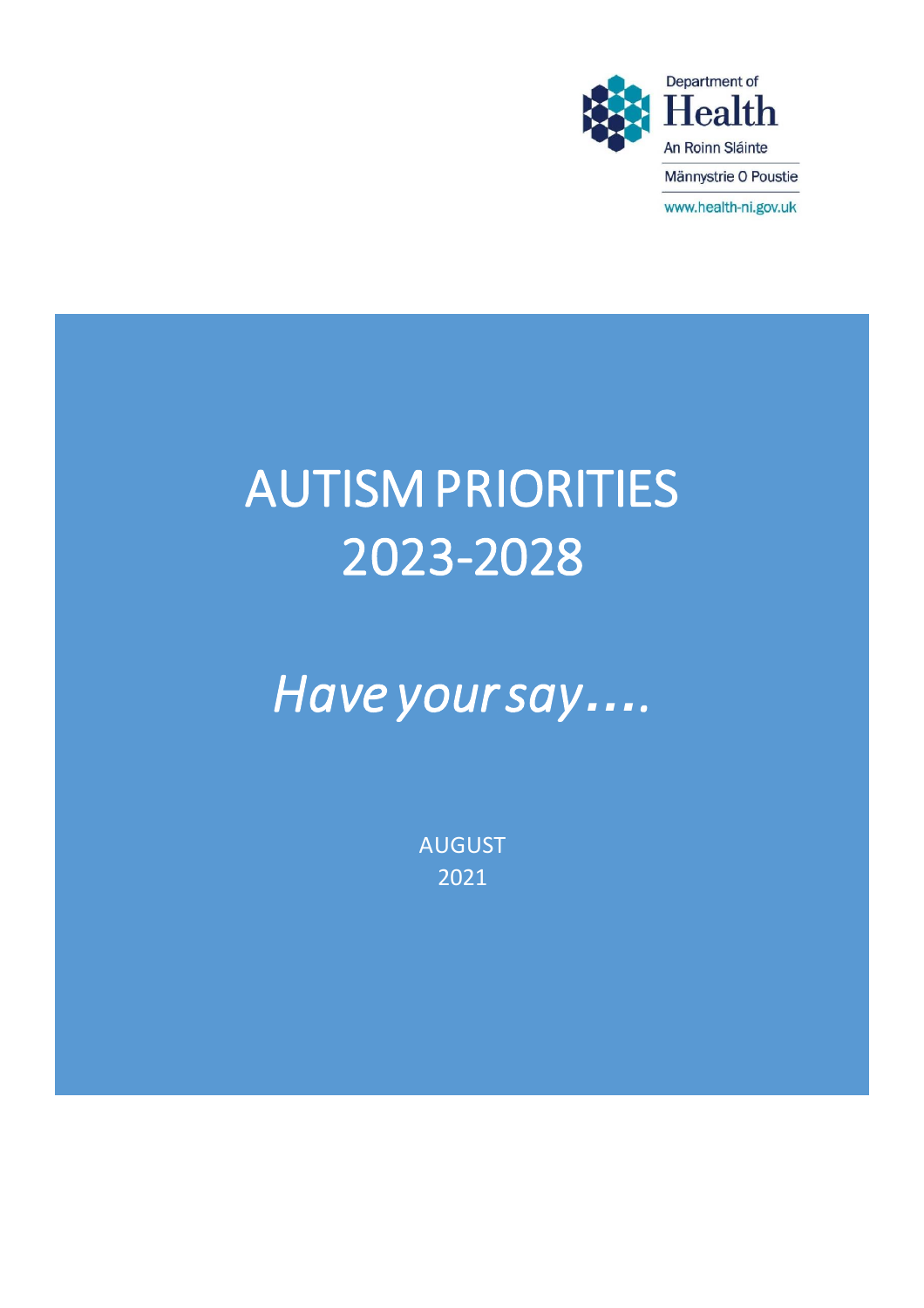## **INTRODUCTION**

In March 2021, the Minister for Health, Robin Swann MLA, published an Autism – Interim Strategy for the years 2021 and 2022 with the commitment to commence development of a further longer term Autism Strategy 2023-2028. A link to the interim Autism Strategy is provided below.

Autism – [Interim Strategy 2021-2022 | Department of Health \(health-ni.gov.uk\)](https://www.health-ni.gov.uk/publications/autism-interim-strategy-2021-2022)

Work on a longer term strategy is about to commence and in bringing together a people-centred strategy which can support and improve the lives of autistic people, and those who may be waiting for an assessment, the Department of Health wants to hear from you to ensure that the priorities of this strategy will reflect the needs of the people of Northern Ireland.

We would be grateful if you would take this opportunity to answer the questions in this document. You do not need to answer all the questions, but it would be helpful if you could provide as much detail as possible. If required, you may want to ask a representative from a support organisation to help you in completing the form.

If you are unable to answer the questions, but want to send us general comments, you can use the 'Additional Comments' section at the end of the form.

## **We look forward to hearing from you. Please send your response by 8th October 2021.**

## **Personal Information**

**Whilst the department looks forward to receiving your views we would ask that your response remains anonymous and that no personal data is disclosed in your responses to this document.**

**Thank you.**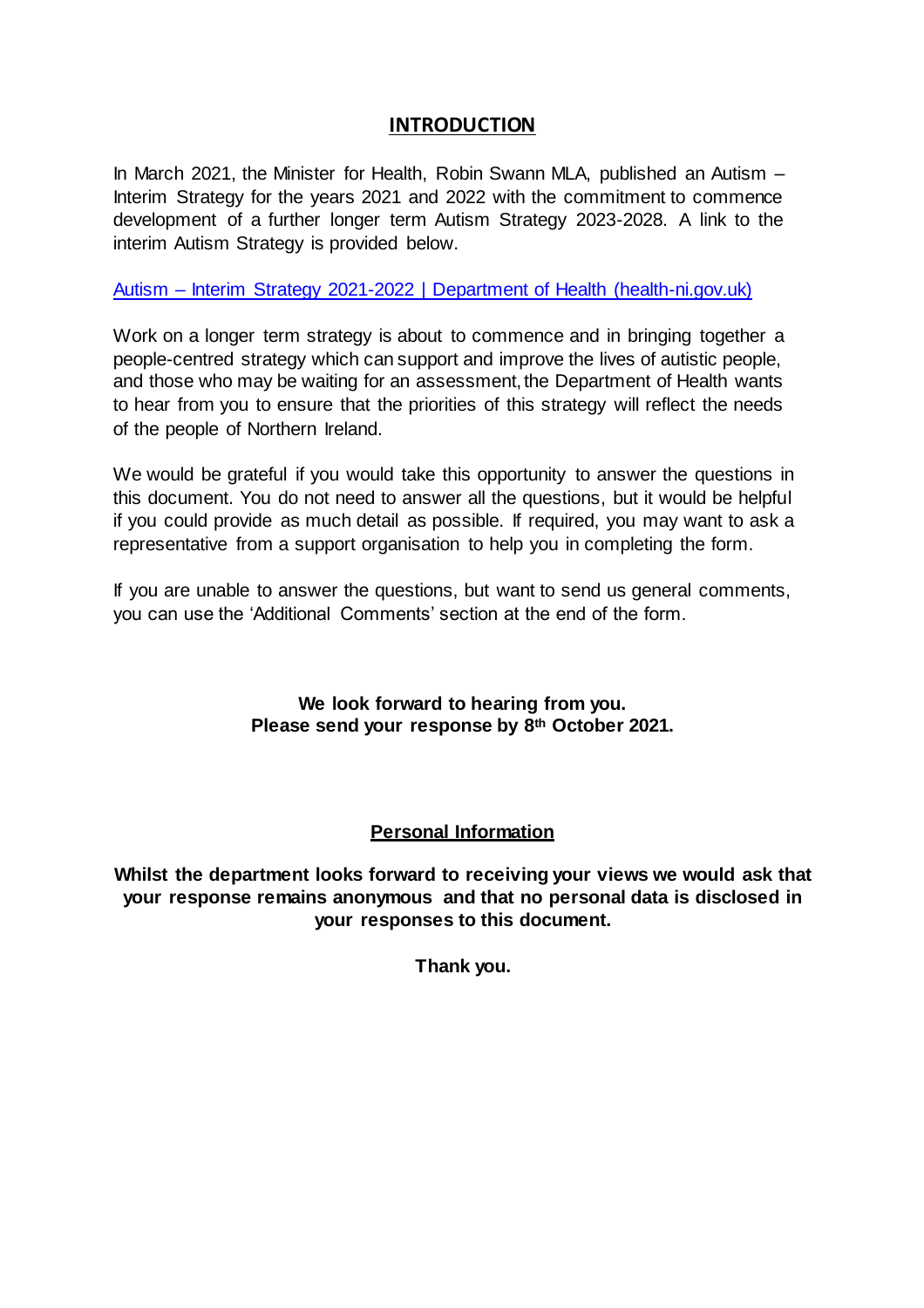| <b>Question 1</b>                                                                                                                                                                                                                                                      |                                                                                                                                                                                                                                                                                                                                                                                                                             |  |  |  |  |  |
|------------------------------------------------------------------------------------------------------------------------------------------------------------------------------------------------------------------------------------------------------------------------|-----------------------------------------------------------------------------------------------------------------------------------------------------------------------------------------------------------------------------------------------------------------------------------------------------------------------------------------------------------------------------------------------------------------------------|--|--|--|--|--|
| Tell us what you think the 4 key priorities should be for the next Autism Strategy<br>in Northern Ireland in 2023, for example, Assessments, Early Intervention,<br>Education, Employment or perhaps Independent Living.<br>Please list in order of importance to you. |                                                                                                                                                                                                                                                                                                                                                                                                                             |  |  |  |  |  |
| 1                                                                                                                                                                                                                                                                      | Independent scrutiny of the implementation of the Autism Strategy.                                                                                                                                                                                                                                                                                                                                                          |  |  |  |  |  |
|                                                                                                                                                                                                                                                                        | Arrangements for independent scrutiny would help address the lack of<br>consensus among stakeholders about the effectiveness of the recent<br>strategy and action plan and build trust/confidence in the transparency of<br>the arrangements for the forthcoming startegy.                                                                                                                                                  |  |  |  |  |  |
| $\boldsymbol{2}$                                                                                                                                                                                                                                                       | Addressing delays in diagnosis through reducing waiting times.                                                                                                                                                                                                                                                                                                                                                              |  |  |  |  |  |
|                                                                                                                                                                                                                                                                        | Article 25 (b) of the United Nations Convention on the Rights of Persons<br>with Disabilities requires the provision of 'those health services needed by<br>persons with disabilities specifically because of their disabilities, including<br>early identification and intervention as appropriate, and services designed<br>to minimize and prevent further disabilities, including among children and<br>older persons'. |  |  |  |  |  |
| $\overline{3}$                                                                                                                                                                                                                                                         | Inclusion of quantifiable targets.                                                                                                                                                                                                                                                                                                                                                                                          |  |  |  |  |  |
|                                                                                                                                                                                                                                                                        | Article 4 (2) of the United Nations Convention on the Rights of Persons<br>with Disabilities requires that 'with regard to economic, social and cultural<br>rights, each State Party undertakes measures to the maximum of its<br>available resources'                                                                                                                                                                      |  |  |  |  |  |
| 4                                                                                                                                                                                                                                                                      | Provision of early intervention services (available within a 3-6 week<br>period).                                                                                                                                                                                                                                                                                                                                           |  |  |  |  |  |
|                                                                                                                                                                                                                                                                        | Article 25 (b) of the United Nations Convention on the Rights of Persons<br>with Disabilities requires the provision of 'those health services needed by<br>persons with disabilities specifically because of their disabilities, including<br>early identification and intervention as appropriate, and services designed<br>to minimize and prevent further disabilities, including among children and<br>older persons'. |  |  |  |  |  |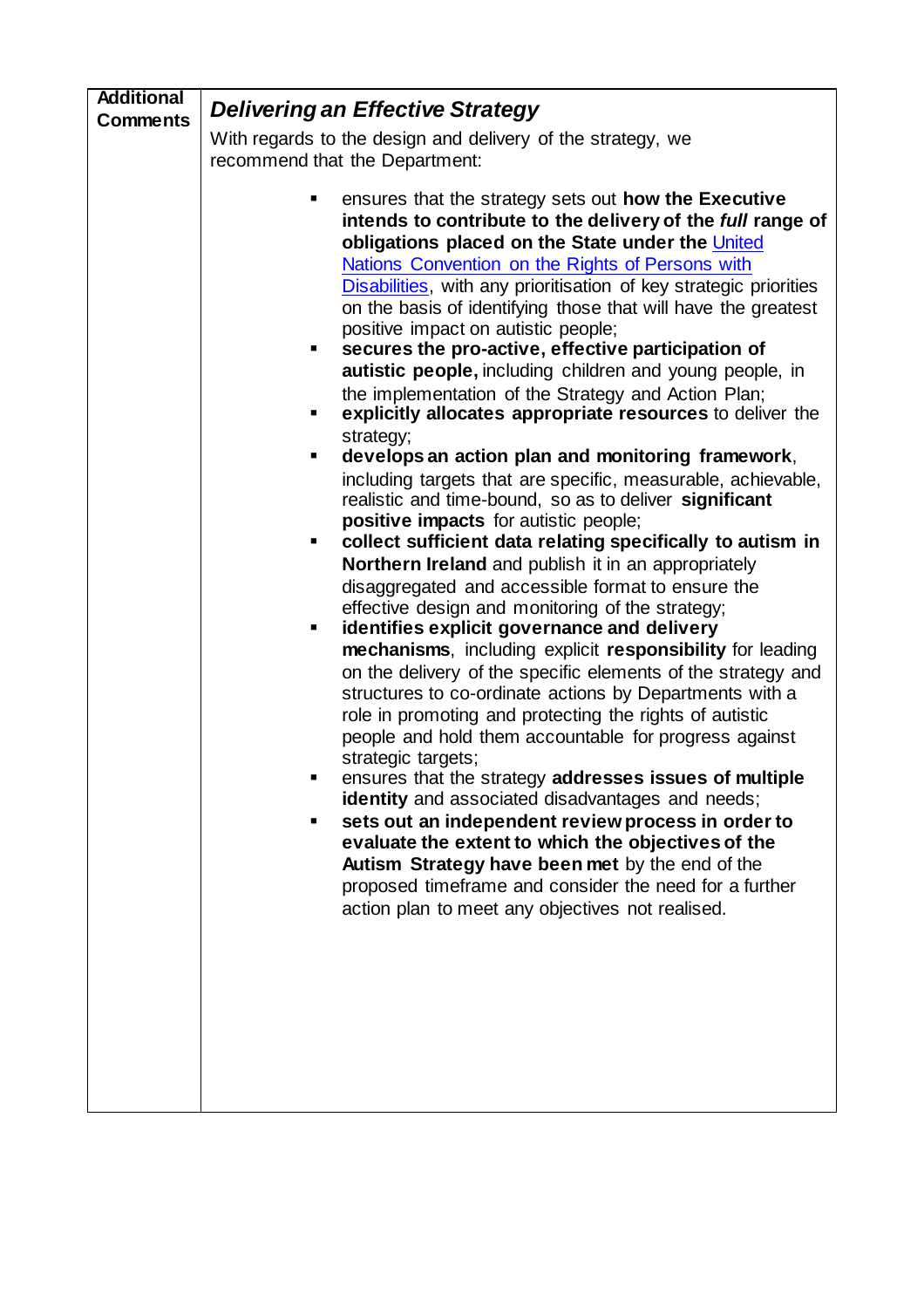#### **Question 2**

## **How can we practically involve people with lived experience of autism in developing the next Autism Strategy?**

## **Comments**

Through the creation of an effective Forum to assist, oversee the development, implementation and review of the Strategy and to keep the effectiveness of the policy and practice regarding services for autistic people under review, identify best practice and suggest changes to policy and practice where the evidence suggests that this is necessary.

The Forum should reflect the full autistic spectrum and include adults and young people with autism reflective (as far as possible) of the equality categories set out in [Section 75](https://www.legislation.gov.uk/ukpga/1998/47/section/75) of the Northern Ireland Act 1998, representative NGOs and DPOs, parents and carers as well as officials from, key Departments such as Health, Communities and Education etc.

[Article 4\(3\)](https://www.un.org/development/desa/disabilities/convention-on-the-rights-of-persons-with-disabilities/article-4-general-obligations.html) of the [United Nations Convention on the Rights of Persons with Disabilities](https://www.equalityni.org/ECNI/media/ECNI/Publications/Delivering%20Equality/UNCRPDOptionalProtocol.pdf?ext=.pdf) requires that 'In the development and implementation of legislation and policies to implement the present Convention, and in other decision-making processes concerning issues relating to persons with disabilities, States Parties shall closely consult with and actively involve persons with disabilities, including children with disabilities, through their representative organizations'. The UN Committee on the Rights of Persons with Disabilities provides further information on the participation of disabled people in the policy development process in its [General Comment No.7](http://docstore.ohchr.org/SelfServices/FilesHandler.ashx?enc=6QkG1d%2fPPRiCAqhKb7yhsnbHatvuFkZ%2bt93Y3D%2baa2pjFYzWLBu0vA%2bBr7QovZhbuyqzjDN0plweYI46WXrJJ6aB3Mx4y%2fspT%2bQrY5K2mKse5zjo%2bfvBDVu%2b42R9iK1p#:~:text=General%20comment%20No.%207%20%282018%29%20on%20the%20participation,the%20implementation%20and%20monitoring%20of%20the%20Convention%20%2A)

[Article 1](https://www.un.org/development/desa/disabilities/convention-on-the-rights-of-persons-with-disabilities/article-1-purpose.html) of the Convention sets out that 'Persons with disabilities include those who have long-term physical, mental, intellectual or sensory impairments which in interaction with various barriers may hinder their full and effective participation in society on an equal basis with others'.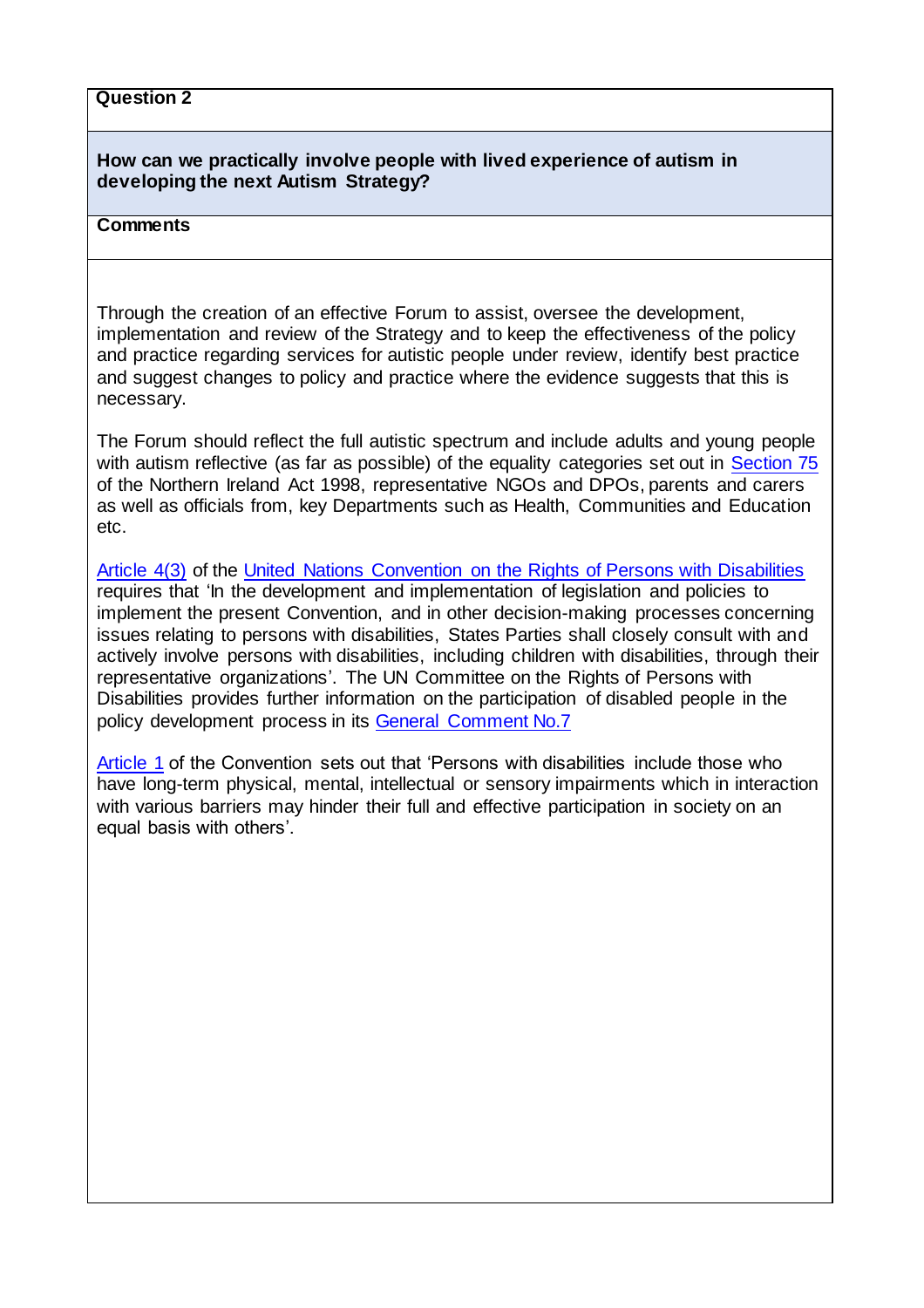#### **Question 3**

## **What changes would you like to see in our services, our communities and our society as a result of the Autism Strategy?**

## **Comments**

#### **Services:**

- Strong leadership from the Department of Health in the development, co-ordination and implementation of the new autism strategy and action plan;
- Autism awareness and disability equality training provided for all relevant public authority frontline staff as well human resources and key policy making staff. [Article 25](https://www.un.org/development/desa/disabilities/convention-on-the-rights-of-persons-with-disabilities/article-25-health.html) (d) of the [United Nations Convention on the Rights of Persons with](https://www.equalityni.org/ECNI/media/ECNI/Publications/Delivering%20Equality/UNCRPDOptionalProtocol.pdf?ext=.pdf)  [Disabilities](https://www.equalityni.org/ECNI/media/ECNI/Publications/Delivering%20Equality/UNCRPDOptionalProtocol.pdf?ext=.pdf) requires 'health professionals to provide care of the same quality to persons with disabilities as to others, including on the basis of free and informed consent by, inter alia, raising awareness of the human rights, dignity, autonomy and needs of persons with disabilities through training and promulgation of ethical standards for public and private health care'. Provision of uniform and equal access to autism services across the region (eliminate postcode lottery). [Article 25](https://www.un.org/development/desa/disabilities/convention-on-the-rights-of-persons-with-disabilities/article-25-health.html) (c) of the [United Nations Convention on the Rights of Persons with](https://www.equalityni.org/ECNI/media/ECNI/Publications/Delivering%20Equality/UNCRPDOptionalProtocol.pdf?ext=.pdf)  [Disabilities](https://www.equalityni.org/ECNI/media/ECNI/Publications/Delivering%20Equality/UNCRPDOptionalProtocol.pdf?ext=.pdf) requires the provision 'of health services as close as possible to people's own communities, including in rural areas'.
- Mental health services that meet the needs of autistic adults and children [\(Autistica,](https://www.autistica.org.uk/what-is-autism/signs-and-symptoms/suicide-and-autism) the UK's autism research charity, reports that autistic adults who do not have a learning disability are 9 times more likely to die from suicide and that children with autism are 28 times more likely to think about or attempt suicide).
- Positive action programmes providing support to ensure the full inclusion of autistic people in all aspects of society including education, employment, healthcare, leisure etc. in accordance with the rights set out in the United Nations [Convention on the Rights of Persons with Disabilities](https://www.equalityni.org/ECNI/media/ECNI/Publications/Delivering%20Equality/UNCRPDOptionalProtocol.pdf?ext=.pdf)

## **Community and Society:**

 A multi-level awareness raising campaign on the needs and rights of autistic people.

[Article 8](https://www.un.org/development/desa/disabilities/convention-on-the-rights-of-persons-with-disabilities/article-8-awareness-raising.html) of the [United Nations Convention on the Rights of Persons with](https://www.equalityni.org/ECNI/media/ECNI/Publications/Delivering%20Equality/UNCRPDOptionalProtocol.pdf?ext=.pdf)  [Disabilities](https://www.equalityni.org/ECNI/media/ECNI/Publications/Delivering%20Equality/UNCRPDOptionalProtocol.pdf?ext=.pdf) requires that the State Party undertake to adopt immediate, effective and appropriate measures:

- 1 (a) To raise awareness throughout society, including at the family level, regarding persons with disabilities, and to foster respect for the rights and dignity of persons with disabilities;
	- (b) To combat stereotypes, prejudices and harmful practices relating to persons with disabilities, including those based on sex and age, in all areas of life;
	- (c) To promote awareness of the capabilities and contributions of persons with disabilities.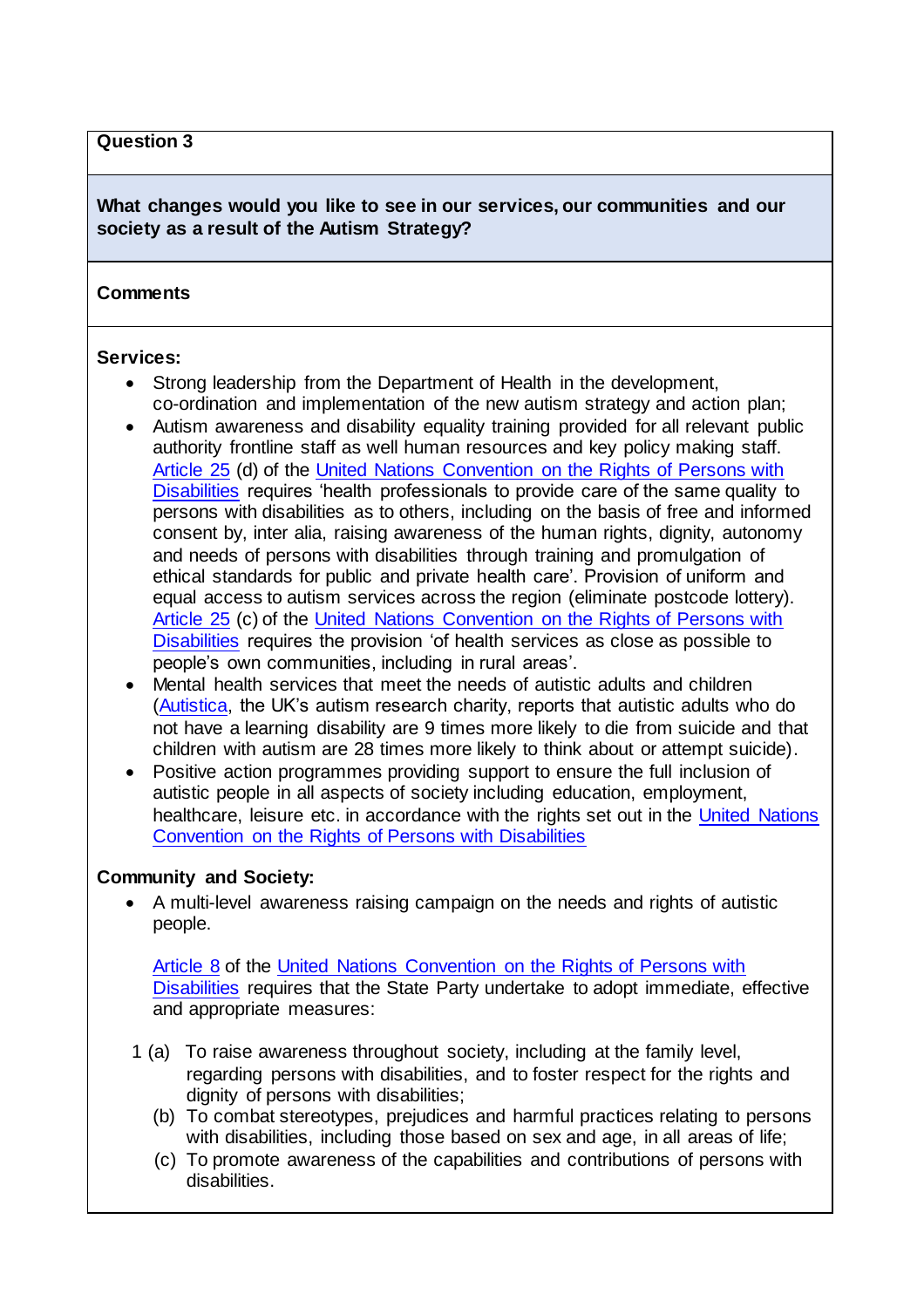2**.** Measures to this end include:

a) Initiating and maintaining effective public awareness campaigns designed:

i. To nurture receptiveness to the rights of persons with disabilities;

ii. To promote positive perceptions and greater social awareness towards persons with disabilities;

iii. To promote recognition of the skills, merits and abilities of persons with disabilities, and of their contributions to the workplace and the labour market;

b) Fostering at all levels of the education system, including in all children from an early age, an attitude of respect for the rights of persons with disabilities;

c) Encouraging all organs of the media to portray persons with disabilities in a manner consistent with the purpose of the present Convention;

d) Promoting awareness-training programmes regarding persons with disabilities and the rights of persons with disabilities.